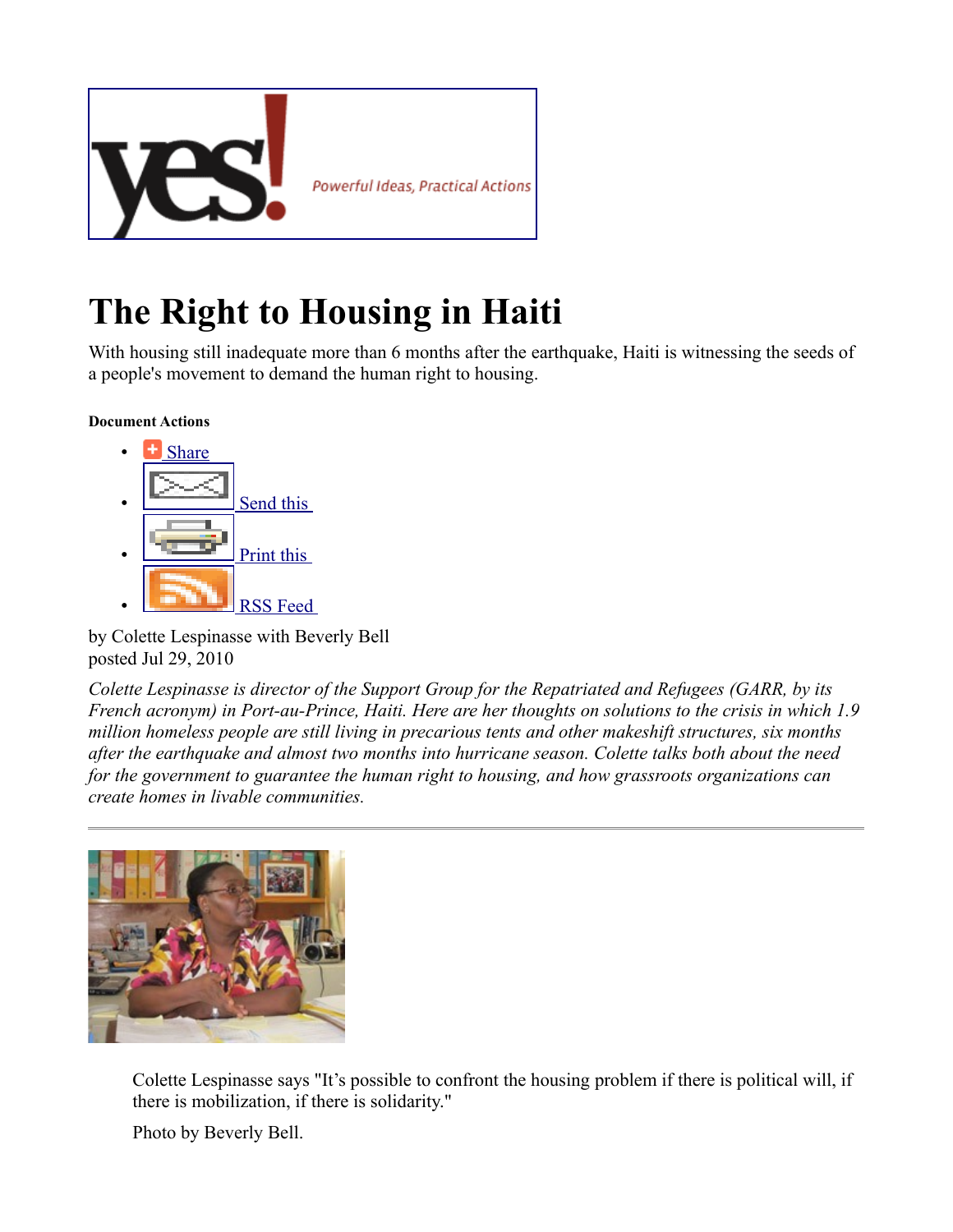We hear that in the camps there are groups who have started organizing themselves to assert their demands around housing as a right. They're thinking about alternatives and starting to put pressure on the government to respect those rights.

The first thing to do is some education so more people understand that [housing is a right.](http://www.yesmagazine.org/issues/is-the-u.s.-ready-for-human-rights/the-universal-declaration-of-human-rights) Second is to help people organize to demand these rights from the state. We need a popular movement to mobilize around the question of housing. I think the work that lies before us in the next year is to organize these different groups into a larger movement in Haiti—because the government isn't talking about it at all. But a great mobilization of people would make the government prioritize this.

I don't think there's a country in this world that can lift itself up if the people themselves don't mobilize first. We saw this after the earthquake: The group who did the most, who responded and mobilized, was the Haitian people. And they did it without any leaders. Today, the leaders of the state haven't yet called upon the Haitian people, either within the country or in the diaspora. And that's the greatest resource we have. That's where the leaders could find solutions for many problems that exist today.

The situation displaced people are living in, especially in Port-au-Prince and other cities that were touched by the earthquake, is unacceptable.

There have been a bunch of [international donor] conferences—at least four—that have been held about Haiti, but the real conference needs to happen here with the people, with all [the grassroots](http://www.yesmagazine.org/blogs/beverly-bell-in-haiti/whose-needs-whose-assessment) [sectors:](http://www.yesmagazine.org/blogs/beverly-bell-in-haiti/whose-needs-whose-assessment) peasant farmers, people from the shantytowns, etc. The government could say, "Look at these problems we have, we can do this, we can't do this." And the people could say, "This is what we can do."

This would let us have consensus amongst ourselves.

## **A Right to Housing**

People need somewhere to stay out of the rain so they don't get sick; so they don't get wet; so they can sleep at night. That's their right. It's the same as having the right to eat: People need to eat or they'll die.

This right was already violated in Haiti before the earthquake. When you look at the kinds of houses we had—they're why so many people died during the earthquake. But that right has been violated even further since the earthquake. The situation displaced people are living in, especially in Port-au-Prince and other cities that were touched by the earthquake, is unacceptable. These are not conditions in which anyone should live, like living in the mud after it rains, on top of each other, under a bunch of tents where air doesn't circulate. There are people in camps right near us who've died; they've had a heart attack in the night where they couldn't breathe. Also, the police have been kicking people out from under tents in order to make them go live under [a new set of] tents.

Right now, there's no social protection for people who've lost all their means, who don't have purchasing power anymore. Nor for those people who have become more vulnerable, such as children —there are a lot of children who have lost their parents. Nor for people who've become handicapped. There are a lot of people who can't work anymore, who've lost a limb, and they're relying on others now.



[Solidarity as Economic System](http://www.yesmagazine.org/blogs/beverly-bell-in-haiti/solidarity-as-economic-system-lessons-for-the-policy-makers) 

After the earthquake, sharing communities are proving more shock-proof than market-based ones. Hunger is a big problem, too, since they cut off all the food distribution after March 31. As far as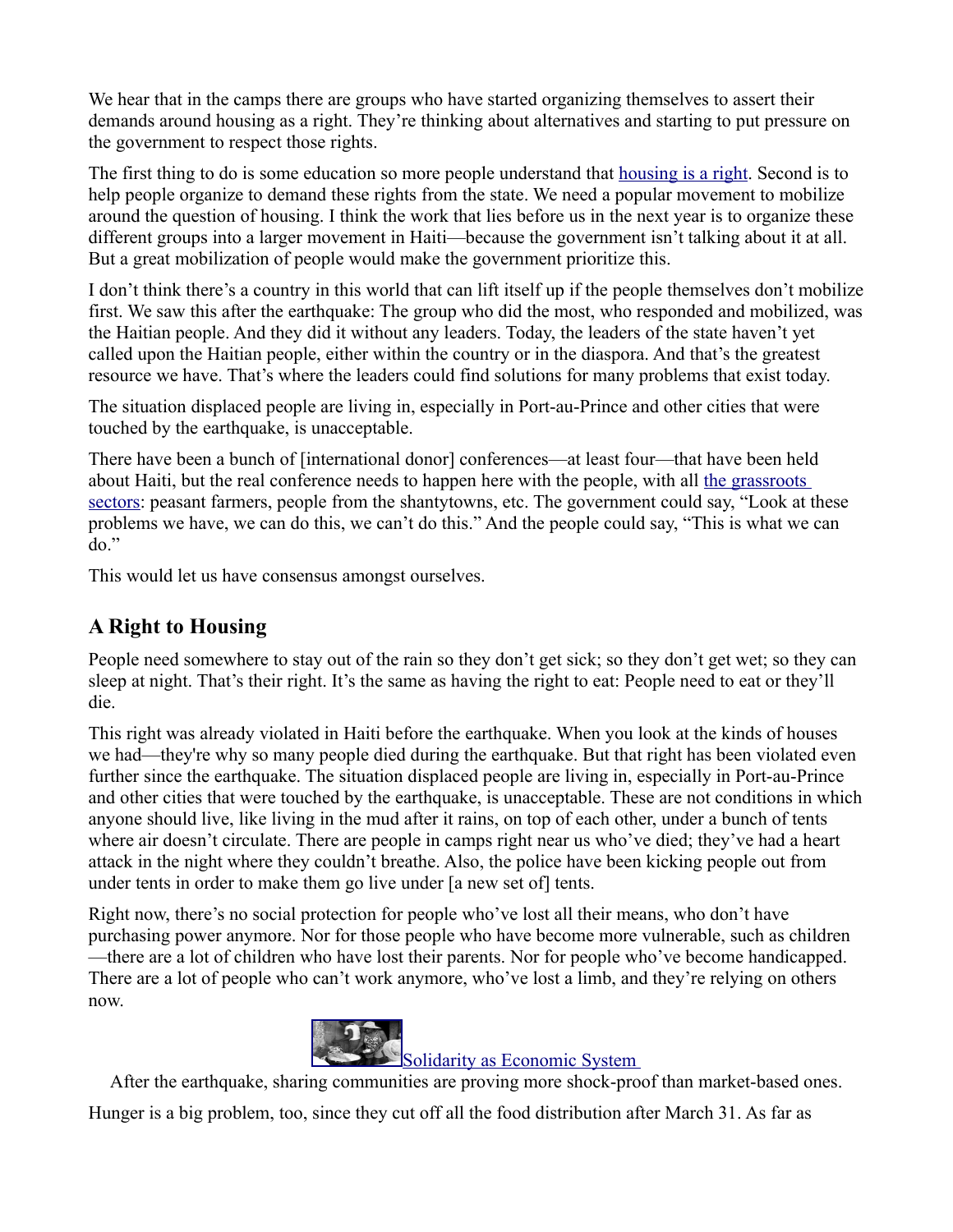potable water goes, there has been a bit of an effort, so people can find a little water to drink—even though they've announced they're going to cut that off, too, that people will [have to buy water f](http://www.yesmagazine.org/issues/water-solutions/3-world-water-wins)rom now on.

We can also tell you that we've recorded many cases of violence, especially violence against women, like men beating their wives and cases of sexual abuse in the camps.

There are camps that have 60,000 people, 70,000 people. That's a town. The police have to organize themselves somehow to watch over these communities, but they're nowhere visible. People are complaining that they never see the state authorities visiting the camps.

We need a special program of protection so that those people can live. The government bears primary responsibility because the Haitian people depend on them, and they need to safeguard the rights of their people. The others—the U.N., other international organizations—they can come give support, but they can't take the place of the state. Sometimes we wonder if the government really exists. You don't see it, you don't hear its voice, you don't see it in action.

At the international level, there are funds that would allow people to find housing without spending a lot of money on interest. For all the money the international community claims they have for Haiti—for all [those promises of funds—](http://www.yesmagazine.org/blogs/beverly-bell-in-haiti/beyond-disaster-aid-solidarity)they ought to invest it in housing.

### **A People's Movement**

We in GARR are looking for partners from other countries, like community organizations in the Dominican Republic and other parts of Latin America who have put pressure on their own leaders to fix these problems. We're learning about the experiences of organizations in other countries, the solutions they've found for housing.

Mutual aid housing isn't just housing. It's the creation of communities, because we need houses *plus* the means to live.

For example, there's an international movement called Desalojos Zero (Zero Evictions). It says that the government doesn't have the right to evict people, to throw people out of a place if they have nowhere else to live. The same movement promotes people getting homes because that's their right.

[Beyond what the government and international community should do,] we at GARR want to pursue something called mutual aid housing. It's [cooperative aid,](http://www.yesmagazine.org/blogs/common-security-clubs) where the very poor pool their money together and pull their internal resources together to resolve their own problems. The Haitian government could also get foreign funds to put land at the disposal of homeless people. Families could contribute to building their houses; they could find financial support to buy building materials so they could begin to rebuild, doing cooperative construction with their own labor. The state could give them means—either low-interest credit, or giving people access to international funds.

Mutual aid housing isn't just housing. It's the creation of communities, because we need houses *plus* the means to live. People would have services like education and health, and [the means to start small](http://www.yesmagazine.org/new-economy/banking-on-change) [businesses.](http://www.yesmagazine.org/new-economy/banking-on-change) We've seen places where people have done this and everything is cooperative. People come together to create schools and kindergartens—and you end up with a village in which people support one another in order to live. That's the idea we'd like to promote.

In Puerto Rico there's a group that does cultural activities, and they've already raised \$30,000. With \$30,000, we could build three or four houses to serve as a model. We could expand this, with the Haitian diaspora and with solidarity organizations, to show that it's possible to confront the housing problem. That is, if there is political will, if there is mobilization, if there is [solidarity.](http://www.yesmagazine.org/blogs/beverly-bell-in-haiti/solidarity-as-economic-system-lessons-for-the-policy-makers)